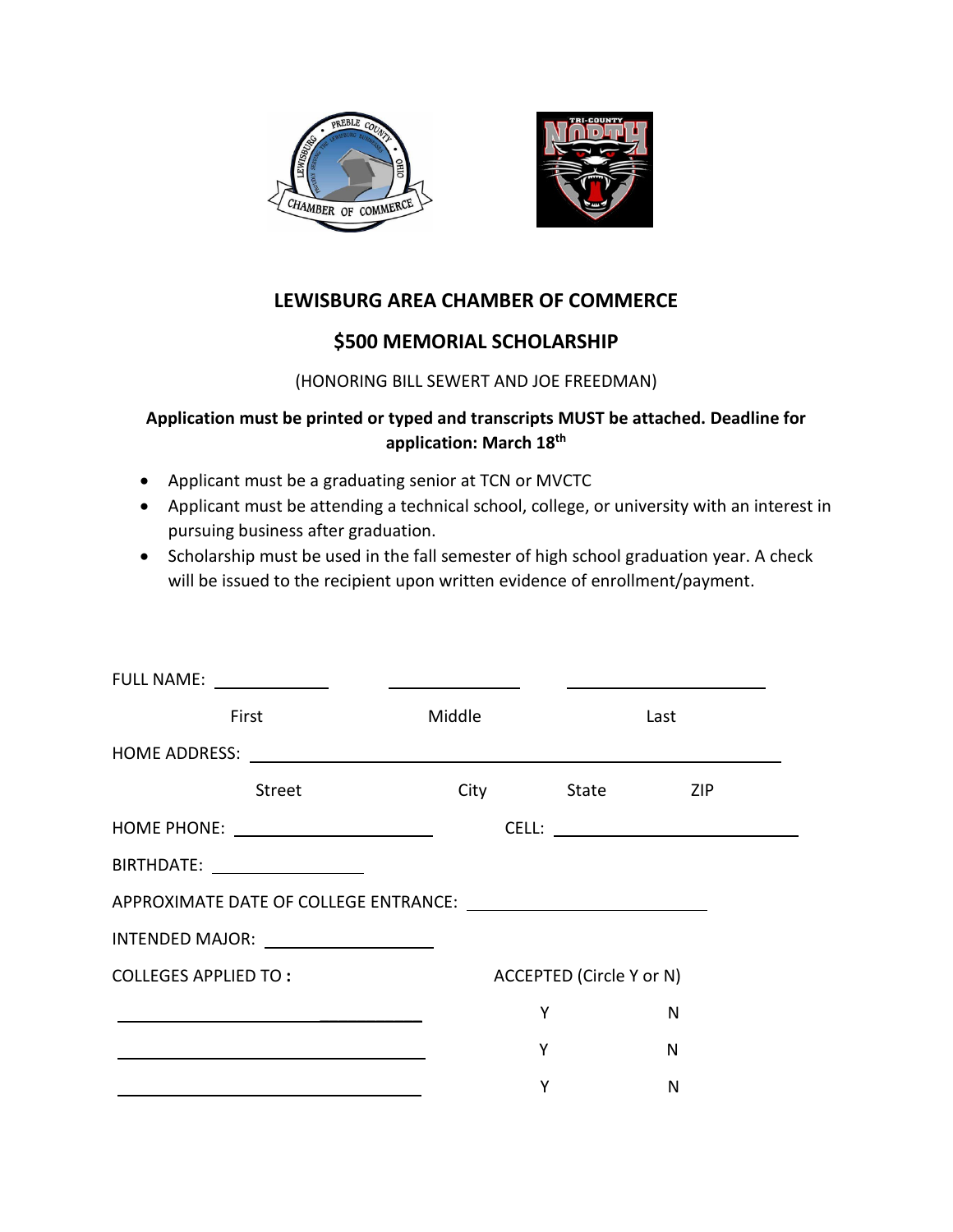| <b>FAMILY INFORMATION:</b>                                                                                            |     | Father                       | Mother                                                                                                                |
|-----------------------------------------------------------------------------------------------------------------------|-----|------------------------------|-----------------------------------------------------------------------------------------------------------------------|
| Name                                                                                                                  |     |                              | <u> 1989 - Johann Harry Barn, mars and de Barn, mars and de Barn, mars and de Barn, mars and de Barn, mars and de</u> |
| Occupation                                                                                                            |     |                              | <u> 1989 - Andrea State Barbara, política establecera en la contrada de la contrada de la contrada de la contrada</u> |
| Place of employment                                                                                                   |     |                              |                                                                                                                       |
| List children and other dependents requiring financial support from family:                                           |     |                              |                                                                                                                       |
| Name                                                                                                                  | Age |                              | Relationship Occupation or School Attending                                                                           |
| <u> 1989 - Johann Barn, fransk politik (d. 1989)</u>                                                                  |     |                              | <u> 1989 - Johann Stein, syntantista eta politikaria (h. 1908).</u>                                                   |
|                                                                                                                       |     |                              |                                                                                                                       |
|                                                                                                                       |     |                              | <u> 1989 - Johann Harry Harry Harry Harry Harry Harry Harry Harry Harry Harry Harry Harry Harry Harry Harry Harry</u> |
| <u> 1989 - Johann Barn, fransk politik (</u>                                                                          |     |                              | <u> 1989 - Johann John Stone, markin film yn y brenin y brenin y brenin y brenin y brenin y brenin y brenin y br</u>  |
|                                                                                                                       |     |                              |                                                                                                                       |
|                                                                                                                       |     |                              |                                                                                                                       |
| Are you currently employed? Y N If so, where?                                                                         |     |                              |                                                                                                                       |
| Have you applied directly for other financial aid or scholarships? Y N                                                |     |                              |                                                                                                                       |
| Scholarships applied for:                                                                                             |     |                              |                                                                                                                       |
| <u> 1989 - Johann Harry Harry Harry Harry Harry Harry Harry Harry Harry Harry Harry Harry Harry Harry Harry Harry</u> |     | Amount ___________________   |                                                                                                                       |
| <u> 1980 - Johann Barbara, martxa alemaniar a</u>                                                                     |     | Amount _____________________ |                                                                                                                       |
| <u> 1980 - Johann Barn, amerikansk politiker (</u>                                                                    |     | Amount ___________________   |                                                                                                                       |
|                                                                                                                       |     | Amount                       |                                                                                                                       |
|                                                                                                                       |     |                              | ACTIVITIES: List clubs, organizations, and activities in school, community, church, etc.                              |
| Include offices held and any academic honors:                                                                         |     |                              |                                                                                                                       |
|                                                                                                                       |     |                              |                                                                                                                       |
|                                                                                                                       |     |                              | <u> 1989 - Johann Barn, amerikansk politiker (</u>                                                                    |
|                                                                                                                       |     |                              |                                                                                                                       |
|                                                                                                                       |     |                              |                                                                                                                       |